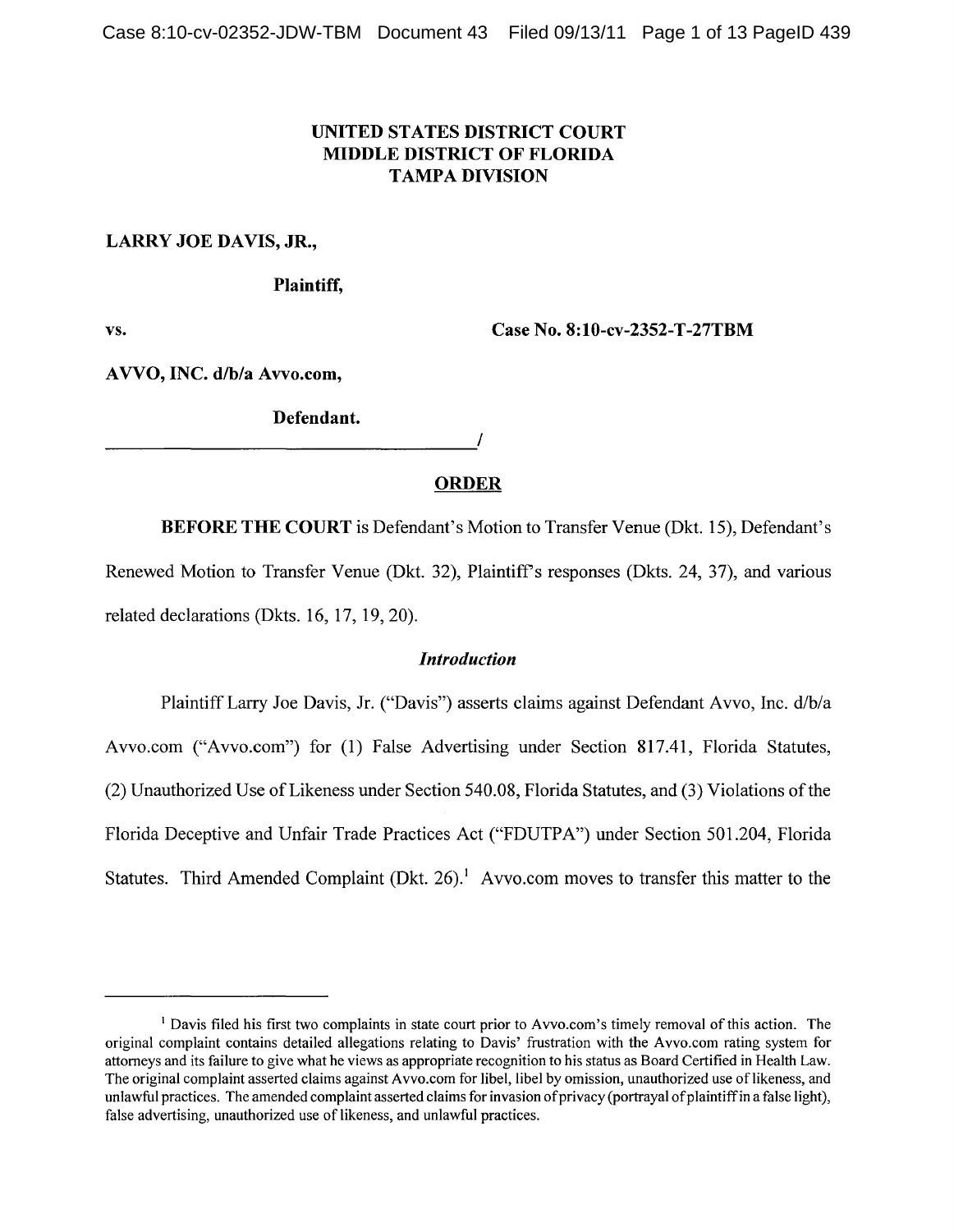Western District of Washington under 28 U.S.C. § 1404(a) based on a forum selection clause that purportedly requires Davis' claims to be litigated only in King County, Washington.<sup>2</sup>

Because Davis' claims are within the scope of a valid forum selection clause, and because Davis has failed to demonstrate that the forum selection clause is unenforceable or that the transfer of this action would otherwise be improper, Avvo.com's motions to transfer venue are due to be granted.

### *Factual Background*

Davis is an attorney licensed to practice law in Florida. At all relevant times, Davis was also Board Certified in Health Law by the Florida Bar. A vvo.com is a website that collects and displays publicly available information about attorneys from state bar associations and websites, including years of experience and disciplinary sanctions, and then rates attorneys in three basic areas: experience, industry recognition, and professional conduct. Attorneys may review their profiles, correct and revise their profiles, and submit peer endorsements.

Davis alleges that his profile on Avvo.com contained incorrect information, including his business address, practice area, and qualifications *(e.g.,* the profile did not indicate that Davis was Board Certified in Health Law). Davis also alleges that Avvo.com published his photo on the website without his authorization.

Davis first became aware of his A vvo.com profile and the erroneous content on or about August 17, 2010. Shortly thereafter, Davis visited the A vvo.com website and proceeded to designate a password, log on to his profile page, and attempt to correct the erroneous information. Davis

<sup>&</sup>lt;sup>2</sup> Avvo.com has also filed a motion to dismiss Davis' claims together with a motion to strike various allegations in the Third Amended Complaint (Dkts. 30, 31).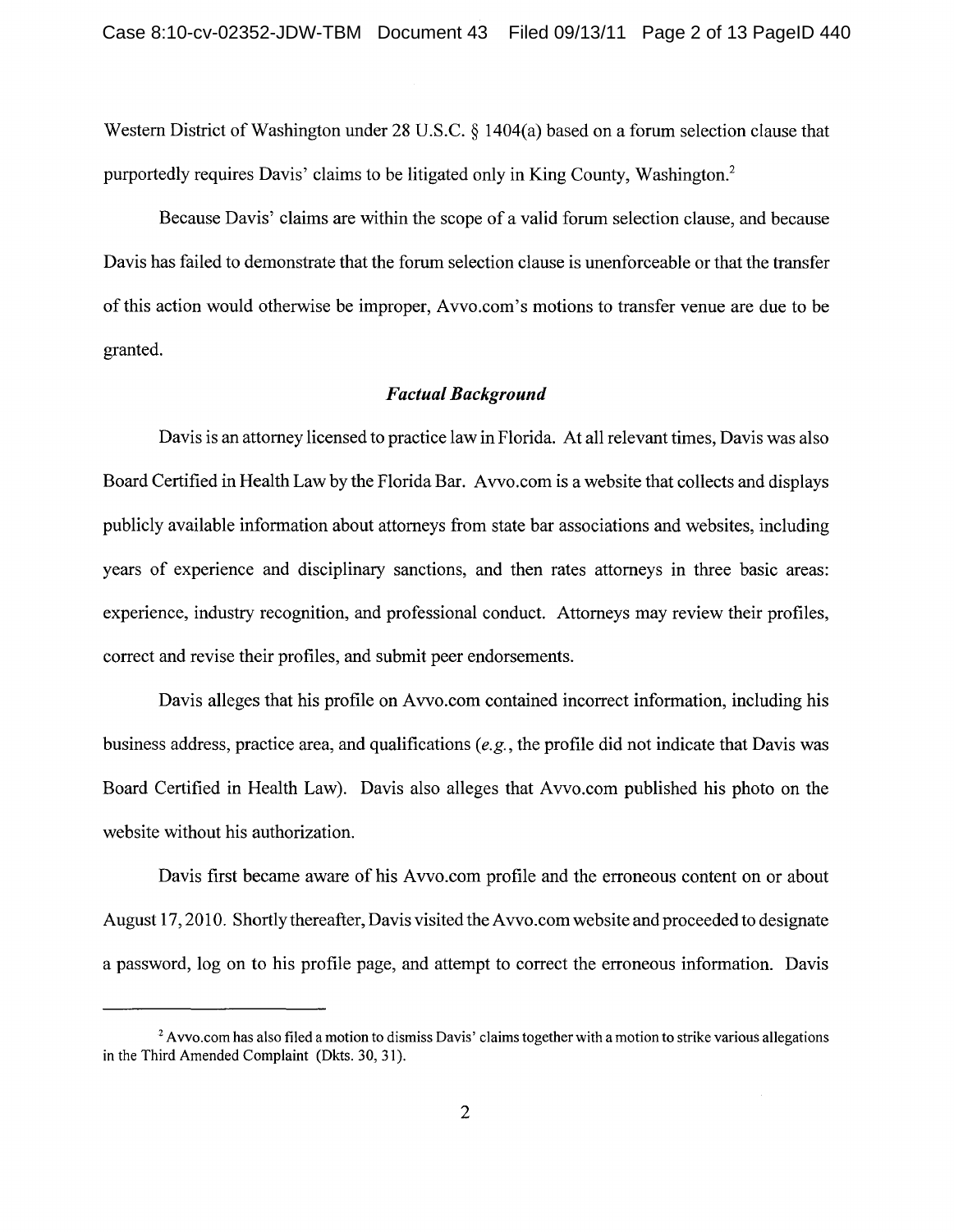subsequently removed the incorrect and unauthorized information from his profile. After editing his

profile, Davis remained unsatisfied with his rating and requested that A vvo.com remove his profile

and rating from its website.

Avvo.com argues that access to and the use of its website is governed by Terms and

Conditions of Use (the "Terms"), including the following forum selection clause:

# 20. Applicable Law and Venue

\* \* \* \* \*<br>..

You agree that with respect to any disputes or claims not subject to arbitration (as set forth below),<sup>[3]</sup> any action at law or in equity *arising out of or relating to the Site or these Site Terms* shall be filed only in the state and federal courts located in King County, Washington and you hereby irrevocably and unconditionally consent and submit to the exclusive jurisdiction of such courts.

Declaration of Joshua King (Dkt. 17), Ex. I at  $\P$  20 (emphasis added).

## *Discussion*

Pursuant to 28 U.S.C. § 1404(a), a district court has authority to transfer an action to another

division or district where it might have been brought for the convenience of parties and witnesses

and for the interests of justice.<sup>4</sup> "Under Section  $1404(a)$ , the court should consider the convenience

of parties and witnesses and the interest of justice, with a choice of forum clause a significant factor

that figures centrally in the district court's calculus." *P&S Business Machines, Inc.* v. *Canon USA,* 

<sup>&</sup>lt;sup>3</sup> With respect to arbitration, the Terms generally provide that except for claims relating to user conduct and intellectual property claims, "any controversy or claim arising out of or relating in any way to these Site Tenns, or breach thereof, to the Site and/or the Services shall be settled exclusively by arbitration administered by the American Arbitration Association ...." Declaration of Joshua King (Dkt. 17), Ex. I at  $\P$ 21. Avvo.com has not moved to compel arbitration.

<sup>4</sup> While a removing defendant in a diversity case cannot move to transfer for improper venue under 28 U.S.C. § 1406, such a defendant does not waive its right to challenge venue based on a forum selection clause via a motion to transfer under 28 U.S.C. § 1404(a). *See, e.g., Hollis* v. *Florida State University,* 259 F.3d 1295, 1300 (11th Cir. 2001).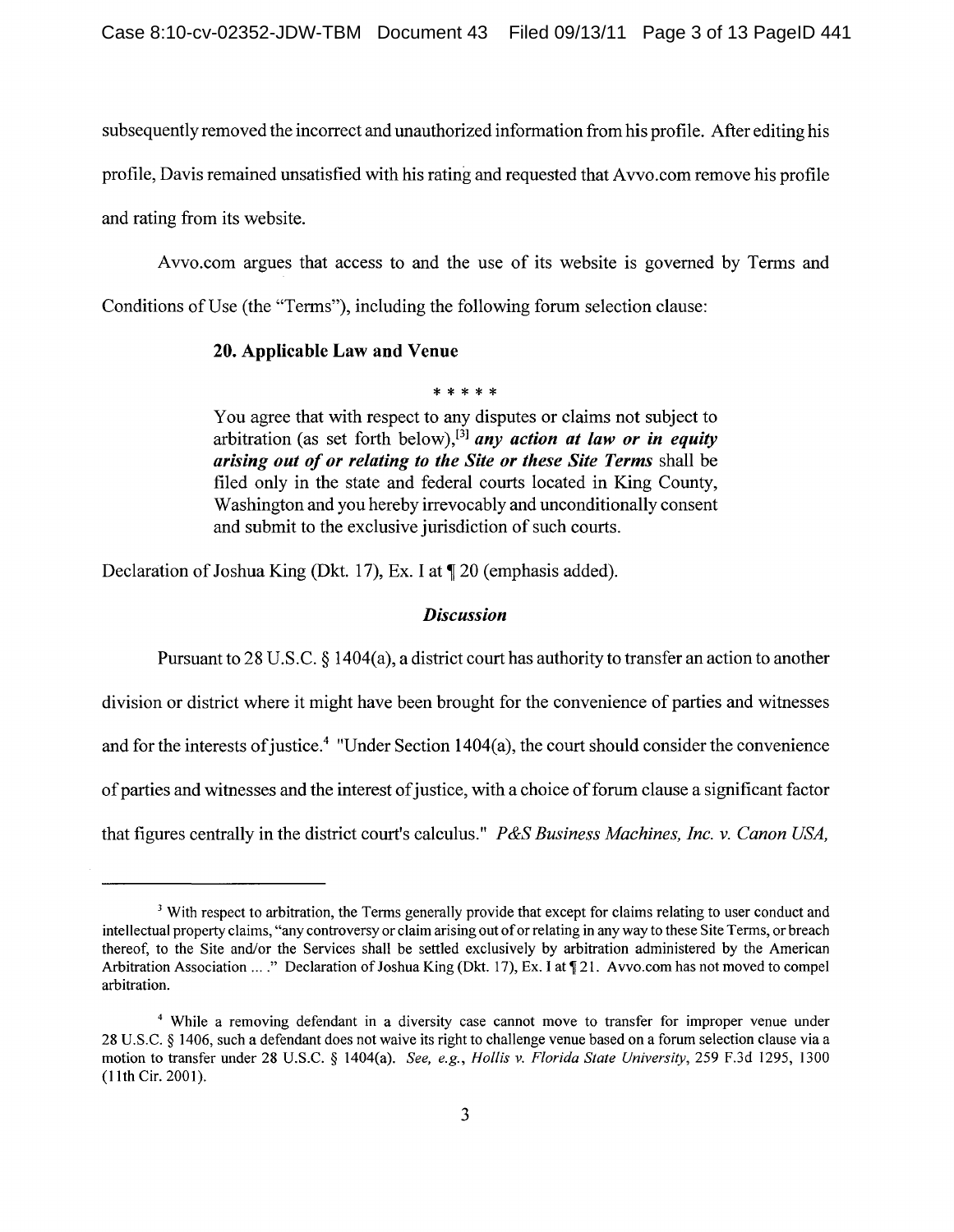*Inc.,* 331 F.3d 804, 807 (1Ith Cir. 2003) (citations and quotations omitted). "Thus, while other factors might conceivably militate against a transfer ... the venue mandated by a choice of forum clause rarely will be outweighed by other 1404(a) factors." *Id.* (citations omitted). As a result, when a motion under 28 U.S.C. § 1404(a) seeks to enforce a valid, reasonable choice of forum clause, the opposing party bears the burden of demonstrating that the contractual forum is sufficiently inconvenient to justify retention of the dispute. *In re Ricoh Corp.*, 870 F.2d 570, 573 (11 th Cir. 1989).

Before determining whether to enforce the forum selection clause and transfer this action pursuant to 28 U.S.C. § 1404(a), the Court must first determine if the forum selection clause is valid  $(i.e.,<sub>e</sub>,<sub>e</sub>)$  and whether Davis' claims fall within the scope of the forum selection clause.<sup>5</sup> As discussed below, the forum selection clause is enforceable against Davis and his claims fall within the scope of the forum selection clause.

#### *Enforceability of the Forum Selection Clause*

Forum selection clauses are "prima facie valid and should be enforced unless enforcement is shown by the resisting party to be unreasonable under the circumstances." *MIS Bremen* v. *Zapata Off-Shore Co.,* 407 U.S. 1, 10 (1972) (internal quotation omitted).<sup>6</sup> Forum selection clauses are unreasonable, and thus unenforceable, only when: "(1) their formation was induced by fraud or overreaching; (2) the plaintiff would effectively be deprived of his or her day in court because of the

<sup>&</sup>lt;sup>5</sup> If enforceable, the forum selection clause is mandatory in that it provides that suit "shall be filed only in" Washington. *See Global Satellite Comm'n Co. v. Starmill U.K. Ltd.*, 378 F.3d 1269, 1272 (11<sup>th</sup> Cir. 2004).

<sup>&</sup>lt;sup>6</sup> "Consideration of whether to enforce a forum selection clause in a diversity jurisdiction case is governed by federal law." *Id.* P & S *Bus. Machs., Inc.* v. *Canon USA, Inc.,* 331 F.3d 804,807 (1Ith Cir. 2003) (citation omitted). "The validity of a forum selection clause is determined under the usual rules governing the enforcement of contracts in general." *Id.* (citation omitted).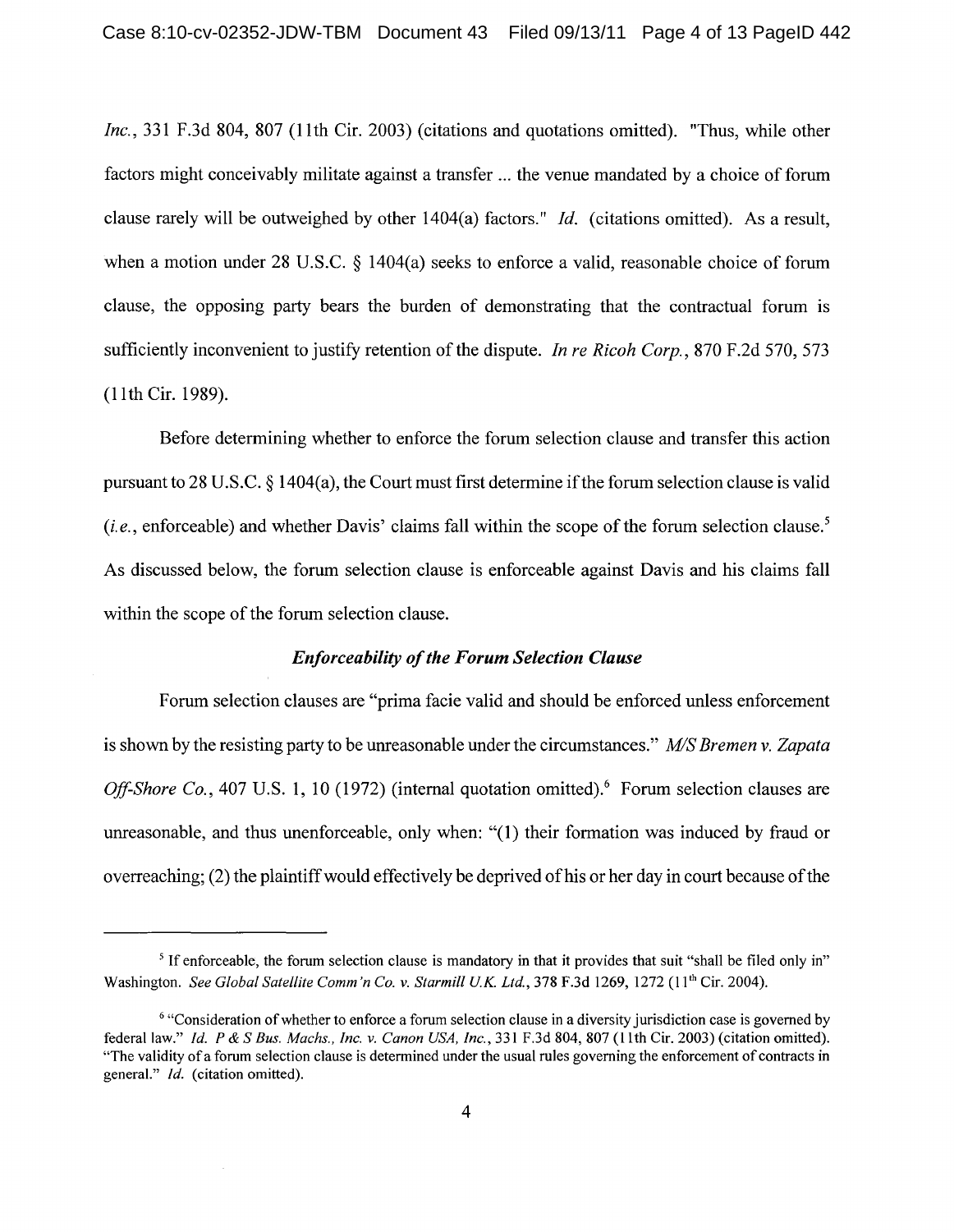inconvenience or unfairness of the chosen forum; (3) the fundamental unfairness of the chosen law would deprive the plaintiff of a remedy; or (4) enforcement of such provisions would contravene a strong public policy." *Lipcon* v. *Underwriters at Lloyd's, London,* 148 F.3d 1285, 1296 (lIth Cir. 1998). For each category, the complaining party bears a heavy burden of demonstrating unreasonableness. *Bremen,* 407 U.S. at 15 ("[T]he forum clause should control absent a strong showing that it should be set aside."); *see Carnival Cruse Lines* v. *Shute,* 499 U.S. 585, 592 (1991) ("The party claiming [unfairness] should bear a heavy burden of proof.").

Under the usual rules governing the enforcement of contracts in general, the Terms and the forum selection clause would ordinarily constitute a valid and enforceable contract between a registered user and Avvo.com. In registering as a new user on Avvo.com, an individual must affirmatively accept the Terms and "understand[s] and agree[s] that by clicking 'Accepting terms and continue' [they are] indicating that [they] have read and accept the Avvo Terms of Use." Declaration of Joshua King (Dkt. 9), Ex. 7. Such agreements have been routinely upheld by circuit and district courts. *See, e.g., Specht* v. *Netscape Comm. Corp.,* 306 F .3d 17, 22 n.4 (2d Cir. 2002); *A. V* v. *iParadigms, LLC,* 544 F.Supp.2d 473, 480 (E.D. Va. 2008); *DeJohn* v. *The TVCorp. Int'l,*  245 F.Supp.2d 913,921 (N.D. **Ill.** 2003); *Burcham* v. *Expedia, Inc.,* No. 4:07CVI963, 2009 WL 586513, at \*2-3 (E.D. Mo. March 6, 2009); *cf Hines* v. *Overstock.com, Inc.,* 668 F.Supp.2d 362, 366-67 (E.D.N. Y. 2009) (finding forum selection clause unenforceable when website did not prompt plaintiff to review terms and conditions and a link to terms and conditions was not prominently displayed). Davis does not dispute that he registered as a user on the Avvo.com website.

Davis alleges that the forum selection clause is unenforceable under the facts of this case because "the Terms of Use are unenforceable under these circumstances, either due to duress,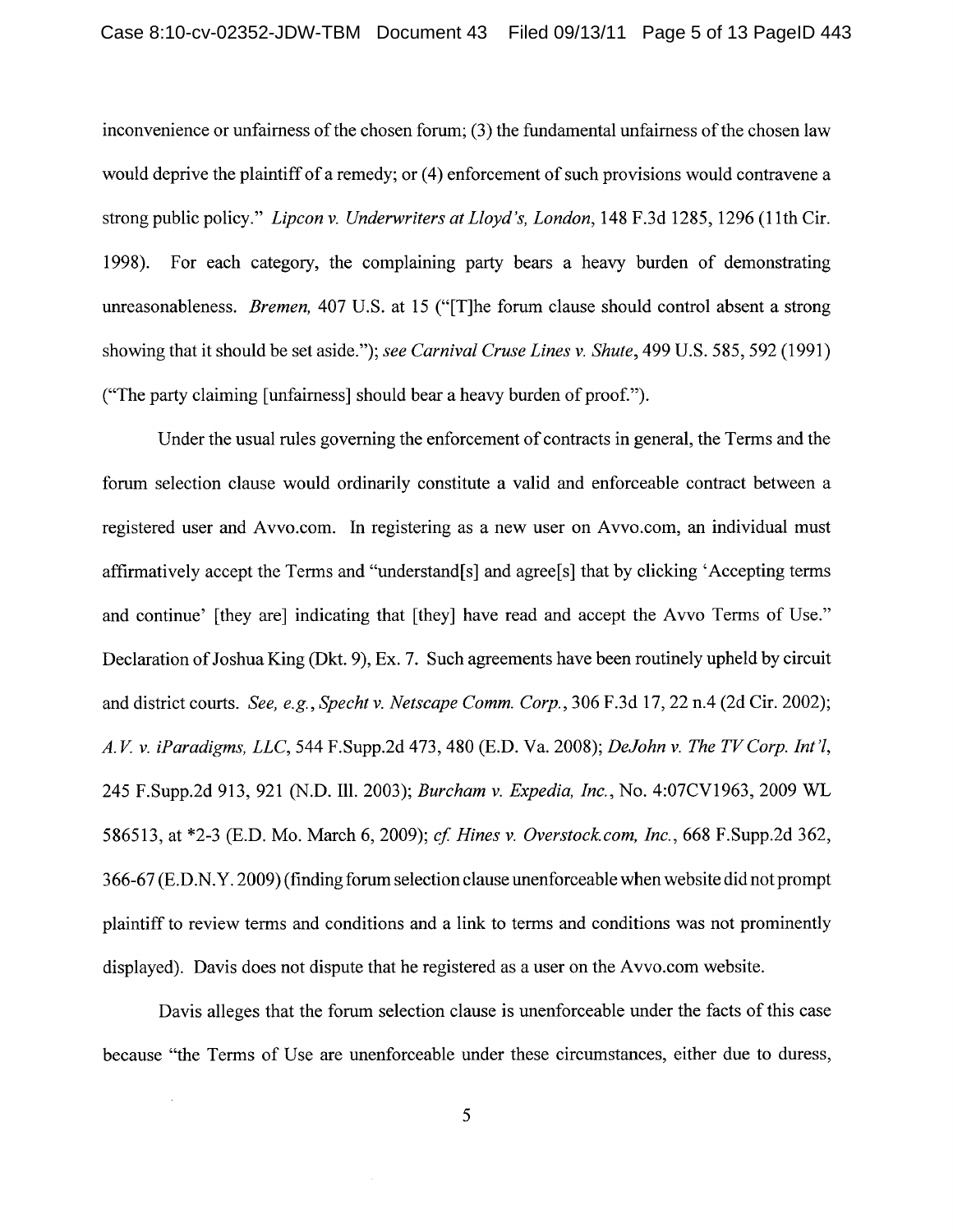mistake, procurement of contract by illegality, fraud in the inducement, unconscionability, unclean hands, or other theories .... " Third Amended Complaint (Dkt. 26), ¶ 26. In essence, Davis argues that by publishing an inaccurate profile A vvo.com coerces or tricks individual attorneys (himself included) into joining Avvo.com and implicitly consenting to the Terms *(i.e.,* but for Avvo.com's allegedly actionable and illegal activities, he would never had logged on to the A vvo.com website).<sup>7</sup>

Davis has failed to show that the formation of the forum selection clause was induced by fraud or overreaching. Davis' conclusory allegation that his consent to the Terms was procured by duress, mistake, or fraud is insufficient to warrant that the Court disregard the forum selection clause. 8 Moreover, Davis does not allege that the forum selection clause itself was procured by improper means. *See Scherk* v. *Alberta Culver Co.,* 417 U.S. 506, 519 n. 14 (1974) (noting that a "forum-selection clause in a contract is not enforceable if the inclusion ofthat clause in the contract was the product of fraud or coercion"); *Lipcon*, 148 F.3d at 1296 ("By requiring the plaintiff specifically to allege that the choice clause itself is unenforceable, courts may ensure that more general claims of fraud will be litigated *in the chosen forum,* in accordance with the contractual expectations of the parties."). The allegations and undisputed facts reveal that Davis voluntarily

<sup>7</sup>Davis alleges that the "Contact Us" page on A vvo.com provides an email link or form, but not a phone number for correcting listing mistakes. As such, Davis argues that "[t]he only viable choice Avvo.com leaves to mislisted lawyers who are immediately concerned with their mislisted information is to log-in and correct a mislisting immediately." Third Amended Complaint (Dkt. 26),  $\P$  41.

<sup>&</sup>lt;sup>8</sup> The declarations submitted by Davis (Dkts. 19 and 20) contain no facts that would warrant a finding that Davis' consent to the forum selection clause was procured by fraud, mistake, duress, or other improper conduct by Avvo.com.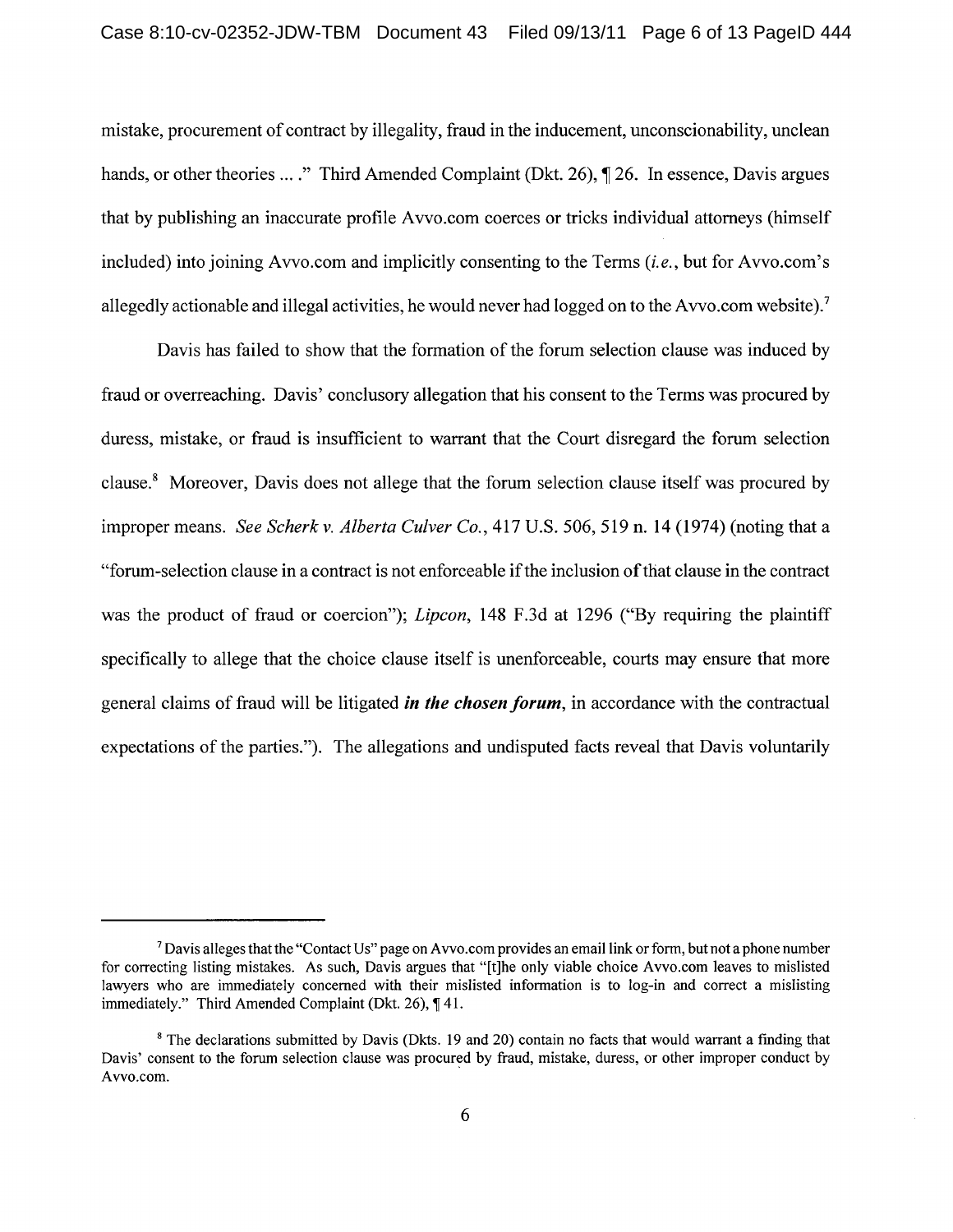assented to the Terms and the forum selection clause by logging into his Avvo.com profile and taking affirmative steps to use the Avvo.com service.<sup>9</sup>

Similarly, Davis has failed to show that his assent to the Terms was the result of overreaching by Avvo.com or that the Terms constituted a contract of adhesion. "Absent evidence of a bad-faith motive, disparity in bargaining power does not render a forum selection clause fundamentally unfair." *Garrettv. Gulf Stream Coach, Inc.,* No. 3:08cv792,2009 WL 936297, at \*4 (E.D. Va. April 7,2009) (citing *Carnival Cruse Lines* v. *Shute,* 499 U.S. 585, 595 (1991)). Moreover, contrary to Davis' argument that he was essentially compelled to join Avvo.com, the fact that Davis filed this action (and/or could have pursued preliminary injunctive relief) demonstrates that he had a very real alternative to accepting the Terms and forum selection clause. The fact that Davis was an attorney also undercuts his contention that he was somehow tricked or compelled into signing onto A vvo.com and agreeing to the Terms.

Davis also contends that the Terms are unenforceable because they would deprive him of a remedy under the FDUTPA.<sup>10</sup> While Davis claims that the comparable Washington Consumer Protection Act, R.C.W. 1986.010, *et seq.* ("WCPA"), is more restrictive than the FDUTPA, Davis fails to identify in what way the WCPA is purportedly more restrictive or what remedy he would be deprived of ifhe was forced to pursue his claims under the WCPA instead of the FDUTPA.

<sup>9</sup> While Davis argues in his opposition to the motion to transfer that he has repudiated the Terms, Davis has offered no evidence to support this position and the Third Amended Complaint does not specifically seek to rescind the Terms. In contrast, A VYo.com has presented evidence that despite engaging in various communications with Avvo.com, Davis did not repudiate, or attempt to repudiate, the Terms. Declaration of Joshua King (Dkt. 16),  $\phi$  9.

 $10$  This argument does not directly relate to the validity of the choice of forum provision in the Terms, but rather to a separate choice of law provision requiring application of Washington law.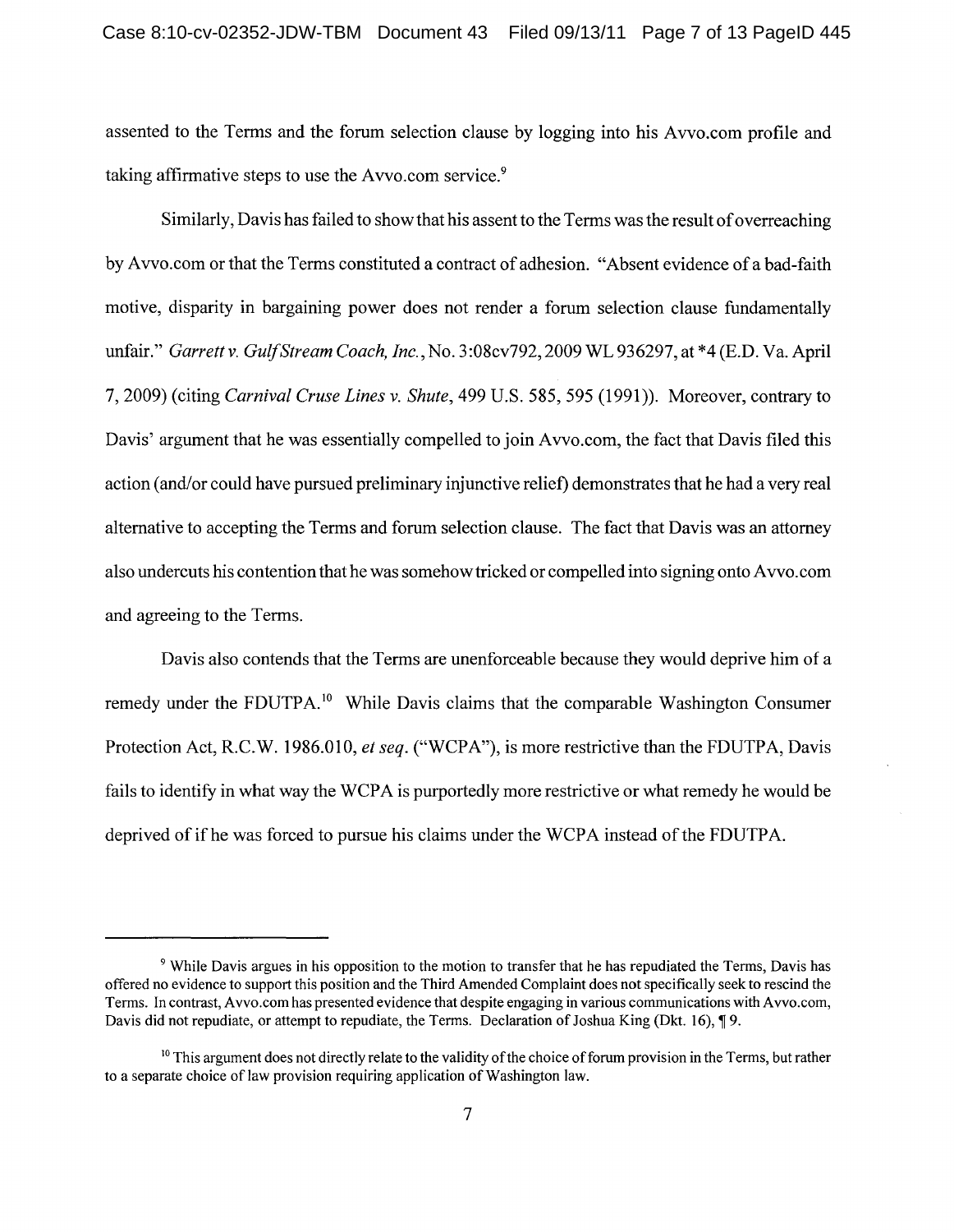Despite the existence of a choice of law clause requiring the application of Washington law, it is not clear that a federal court sitting in Washington would apply the WCPA rather than the FDUTPA. Washington and Florida courts review the enforceability of choice of law provisions under a standard similar to that set forth in Section 187 of the Restatement (Second) of Conflict of Laws *(i.e., whether a choice of law clause would violate the public policy of the state with the* materially greater interest). *See, e.g., In re DirecTV Early Cancellation Litigation,*  738 F.Supp.2d 1062, 1088-90 (C.D. Cal. 2010). Moreover, the WCPA and the FDUTPA are substantially similar and it is unlikely that Davis could not pursue a claim under the WCPA that he could have pursued under the FDUTPA. *Compare* Fla. Stat. § 501.204(1) (prohibiting "[u]nfair methods of competition, unconscionable acts or practices, and unfair or deceptive acts or practices in the conduct of any trade or commerce") *with* R.C.W. 19.86.020 (prohibiting "unfair methods of competition and unfair or deceptive acts or practices in the conduct of any trade or commerce").<sup>11</sup> Even if a Washington court would apply the WCPA to Davis' claims, and assuming that the WCPA is more restrictive than the FDUTPA, the mere enforcement of the forum selection clause would not be unfair or deprive Davis of his day in court.<sup>12</sup>

Finally, there is no evidence that requiring Davis to litigate in a federal court in Washington would be unfair or so inconvenient as to effectively deprive him of a remedy. Similarly, there is no overriding public policy that would support not enforcing the forum selection clause. **In** short, Davis

<sup>&</sup>lt;sup>11</sup> Both statutes are to be liberally construed. Fla. Stat. § 501.202; R.C.W. 19.86.920.

<sup>&</sup>lt;sup>12</sup> Unlike the facts in *Holt v. O'Brien Imports of Ft. Myers, Inc.*, 862 So.2d 87 (Fla. 2d DCA 2003), where the court found an arbitration provision unenforceable when it precluded the plaintiff from obtaining injunctive relief and attorney's fees under the FDUTPA, Davis has not identified a single remedy that would be available under the FDUTPA and not the WCPA. In fact, unlike the FDUTPA, the WCPA allows individuals to recover discretionary treble damages. R.C.W. 19.86.090. The WCPA also allows a successful plaintiff to obtain injunctive relief and recover actual damages, costs, and a reasonable attorney's fee. *Id.*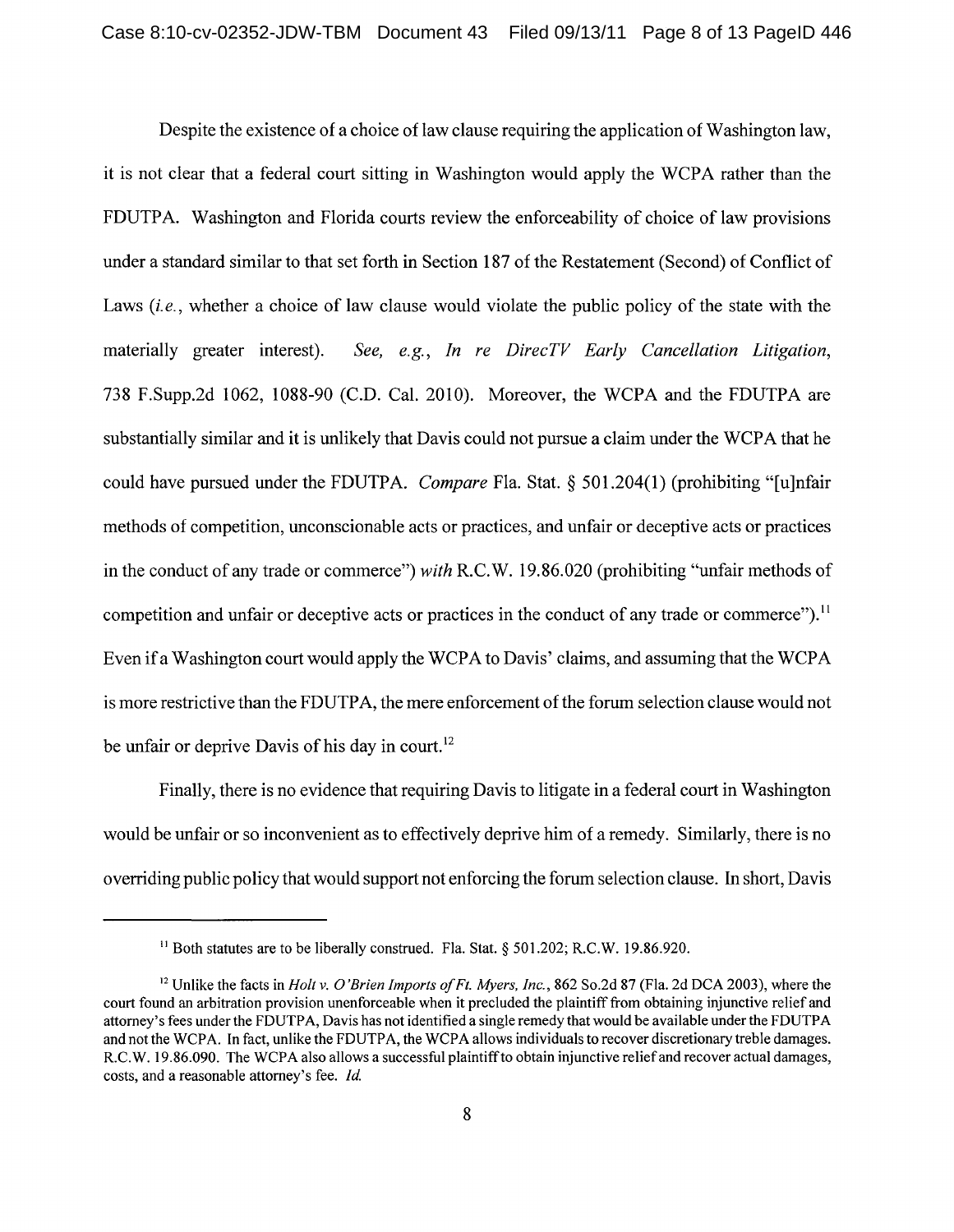has not demonstrated that any of the four situations that might render the forum selection clause unenforceable exists in this case.

### *Scope and Applicability of the Forum Selection Clause*

Davis first argues that his claims as pled in the Third Amended Complaint are outside the scope of the forum selection clause because he "is not relying on events which occurred after he logged-in to the Avvo.com site." Davis alleges: "Pursuant to the well-pleaded complaint rule, Plaintiff specifically disavows, *at this time,* reliance on any fact which occurred after Plaintifflogged on to the Avvo.com site (August 17, 2010)." Third Amended Complaint (Dkt. 26),  $\P$  26 (emphasis added). Thus, according to Davis, "[a]ll claims in this action accrued prior to this arguable 'start date' of the Terms of Use [and, a]s such, the Terms of Use are not applicable to any aspect of this action." *Id.* The Court disagrees.

As an initial matter, the allegations in Davis' first two complaints demonstrate that the driving force behind this litigation was Davis' frustration with the Avvo.com rating system and Avvo.com's refusal to remove Davis' profile and rating from the website, which Davis requested after he had assented to the Terms and edited his profile. As noted by Avvo.com, Davis' purported "disavowal" of certain time frames does not alter the facts that allegedly gave rise to his alleged injury, *i.e.,* incorrect business address, inaccurate practice area, and unauthorized photo. Moreover, Davis should not be allowed to recast his claims from time to time in a manner designed to circumvent an otherwise enforceable forum selection clause. *See also Simpson* v. *FWM Laboratories, Inc.,* No. 09-61771-CIV, 2010 WL 1257714 (S.D. Fla. March 29, 2010) (applying choice of law clause in terms of sale to claims based on false advertisements that were viewed by plaintiff prior to actual sale). This conclusion is buttressed by the limited nature of Davis' alleged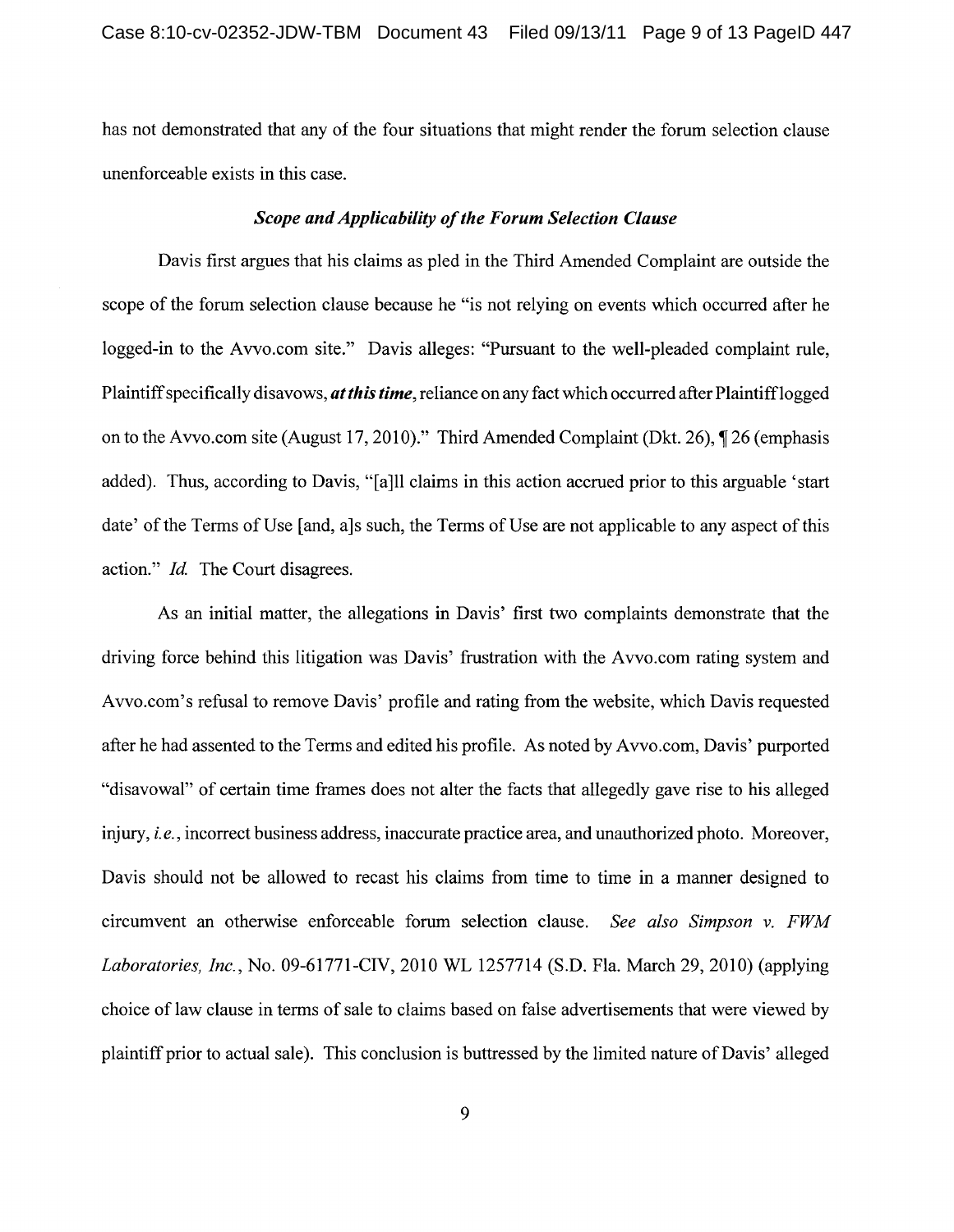disavowal. Third Amended Complaint (Dkt. 26),  $\P$  26 (disavowing reliance on certain facts "at this time").<sup>13</sup>

Davis also appears to argue that because his claims are based on fraud and other improper conduct they fall outside the scope of the forum selection clause. This argument is belied by the broad scope of the forum selection clause which applies to "any action at law or in equity arising out of or relating to the Site or these Site Terms." Davis cannot dispute that his claims arise out of or relate to the Site or the Terms. In fact, all of Davis' claims relate to the operation and content of the Avvo.com website. Courts have consistently enforced forum selection clauses in cases where plaintiffs asserted claims similar to those asserted by Davis. *See, e.g., Slater* v. *Energy Services Group Int'l, Inc.,* 634 F.3d 1326, 1332-33 (11<sup>th</sup> Cir. 2011) (affirming dismissal of claims under Title VII, Florida Civil Rights Act, and Florida Whistleblower Act based on forum selection clause); *Exceptional Urgent Care Center* L *Inc.* v. *Protomed Medical Management Corp.,* No.5 :08-cv-284- Oc-l0GRJ, 2009 WL2151181, at \*1-2 (M.D. Fla. July 13,2009) (transferringFDUTPAclaim based on forum selection clause); *Universal Grading Service* v. *eBay, Inc.,* No. 08-cv-3557 (CPS), 2009 WL 2029796, at \* 14-15 (E.D.N.Y. June 10,2009) (while antitrust and trade libel claims did not arise out of the user agreement, those claims did arise out of the defendant's services so as to fall within

<sup>&</sup>lt;sup>13</sup> Davis argument that consumers in Florida who were listed on the A vvo.com website and allegedly had their likenesses misappropriated were not subject to the Terms merely by viewing or being affected adversely by viewing the website is misplaced. Unlike consumers who merely may have viewed the website, Davis went a step further and expressly agreed to the Terms as a condition of accessing the website. The Court rejects Davis' contention that his purported ability to bring claims on behalf of other Florida consumers by standing in the shoes of the Florida Attorney General somehow relieves him from complying with the forum selection clause. Davis' reliance on *True Beginnings, LLC* v. *Spark Network Services,* 631 F.Supp.2d 849 (N.D. Tex. 2009), is misplaced. Davis' conduct in this case goes well beyond the limited pre-suit investigation conducted by the attorney for the patent assignee in *True Beginnings.*  Moreover, the applicable scope of the forum selection clause and Terms in this case are much broader than the terms in *True Beginnings* that were held applicable only to the use of the website's relationship and dating services. *Id.* at 854-55 (noting that plaintiff could have drafted the terms to expressly cover any "access" or "viewing" of its website, but failed to do so).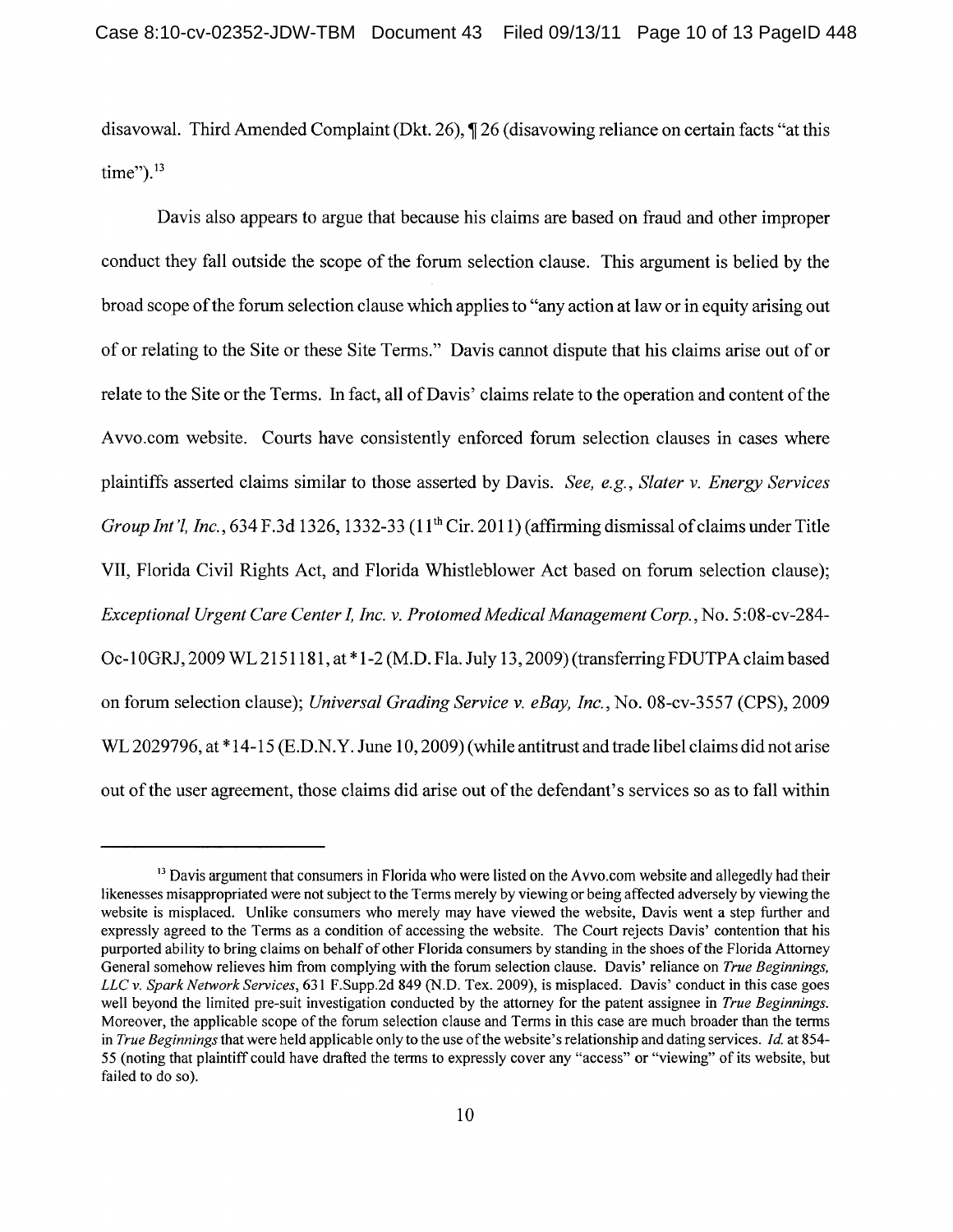the scope of a forum selection clause); *SAl Ins. Agency, Inc.* v. *Applied Systems, Inc.,* 858 So.2d 401, 404 (Fla. 1st DCA 2003) (forum selection clause applied to FDUTPA claim).<sup>14</sup>

#### *Transfer Based on Forum Selection Clause*

As his claims are within the scope of an enforceable forum selection clause, Davis bears the burden of demonstrating that the contractual forum is sufficiently inconvenient to justify retention of the dispute. *In re Ricoh Corp.,* 870 F.2d at 573. Davis has failed to meet this burden. Davis argues that Florida attorneys and "potential client" witnesses would be inconvenienced by having to travel to Washington to pursue their claims. However, Davis has offered no evidence supporting this argument and the mere fact that Davis may be required to pursue his claims in Washington is not sufficient to deny amotion to transfer. *See, e.g., P&S Business Machines, Inc.,* 331 F.3d at 806- 07; XR Co. v. *Block & Balestri, P.C.*, 44 F.Supp.2d 1296, 1300 (S.D. Fla. 1999). Avvo.com, on the

<sup>&</sup>lt;sup>14</sup> The case law relied on by Davis is inapposite. In *Thunder Marine, Inc.*, the party seeking to enforce the forum selection clause was not a party to the agreements containing the clauses and the plaintiff's claims did not relate to the existing agreements (governing the sale of marine products) but rather related to an entirely new business venture (the purchase of real estate). *See Thunder Marine, Inc.* v. *Brunswick Corp.,* 8:06-CV-384-Tl7 EAJ, 2006 U.S. Dist. LEXIS 45949, at \*21-22 (M.D. Fla. July 6, 2006). The remaining cases cited by Davis do not involve the enforceability of a forum selection clause. In *Sewell,* the court considered whether contractual disclaimers barred a claim for FDUTPA when parol evidence may have been admissible to establish reasonable reliance by plaintiffs notwithstanding the disclaimers. *See Sewell* v. *D 'Allessandro* & *Woodyard,* 655 F.Supp,2d 1228, 1259 (M.D. Fla. 2009), *amended on reconsideration by,* 709 F.Supp.2d 1251 (M.D. Fla. 20 I 0), *amended in part and vacated in part by,* 725 F.Supp.2d 1344 (M.D. Fla. 2010). Similarly, in *Siever*, the court denied a motion for summary judgment when conflicting evidence created a genuine issue of material fact as to alleged representations even though the defendants' conduct may not have violated the express terms of the parties' agreements. *See Siever* v. *BwGaskets, Inc.,* 669 F.Supp.2d 1286, 1293 (M.D. Fla. 2009). Finally, the *Sanchez* decision simply states the general rule that Florida law allows for rescission in a fraudulent inducement case before determining that the plaintiff was not entitled to rescission under the facts of that case. *See Government of Aruba* v. *Sanchez,* 216 F.Supp.2d 1320, 1365-55 (S.D. Fla. 2002). Moreover, in relying on those cases, Davis fails to address the fact that a forum selection clause may be enforced even when a plaintiff expressly pleads a claim for fraud in the inducement. *See, e.g., Scherkv.Alberto-Culver Co.,* 417 U.S. 506 (1974); *MoneyGram Payment Systems, Inc.* v. *Consorcio Oriental, S.A.,* 65 Fed. Appx. 844 (3d Cir. 2003); *see also Pentecostal Temple Church* v. *Streaming Faith, LLC,* No. 08-554, 2008 WL 4279842, at \*4 (W.D. Pa. Sept. 16, 2008) ("allegations of general fraud and/or misrepresentations with respect to [d]efendants' provision ... of services, while well-pled and troubling ... , do not, without more, invalidate the forum selection clause").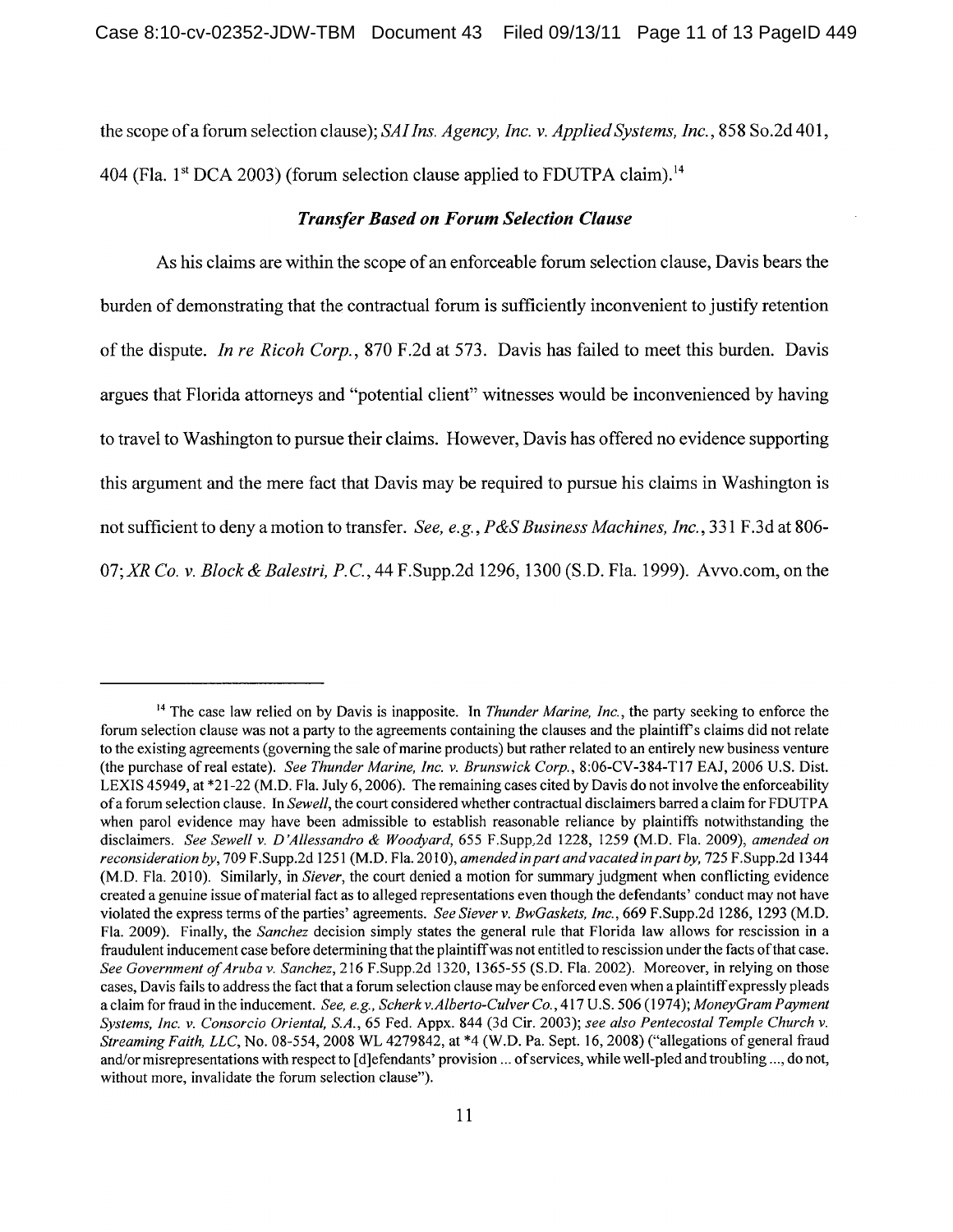other hand, has provided a sufficient basis to support a finding that litigating the case in Washington would be reasonable, fair, and not unduly inconvenient for Davis.<sup>15</sup>

Even absent a forum selection clause, a majority of the factors considered by the Court in ruling on a motion to transfer under 28 U.S.C. § 1404(a) support the transfer of this action to the Western District of Washington.<sup>16</sup> Davis' claims are based on actions allegedly taken by Avvo.com, a business located in Washington, that runs the website in question in Washington. *See Krause* v. *Chippas,* No. 3:07-cv-0615-L, 2007 WL 4563471 (N.D. Tex. Dec. 28, 2007) (enforcing forum selection clause contained in website's terms of use; transferring claims for fraud, conversion, deceptive trade practices, and violations of securities law).

#### *Conclusion*

While Davis proffers various reasons why the Court should refuse to enforce the forum selection clause, this case does not present the type of "exceptional" situation in which judicial enforcement of a contractual choice of forum clause would be improper. *See Stewart Org., Inc.* v. *Ricoh Corp.,* 487 U.S. 22, 33 (1988) (Kennedy, J., concurring).

Accordingly, it is **ORDERED AND ADJUDGED** that Defendant's Motion to Transfer Venue (Dkt. 15) and Defendant's Renewed Motion to Transfer Venue (Dkt. 32) are **GRANTED.** 

<sup>&</sup>lt;sup>15</sup> Davis also argues that Florida attorneys would be adversely affected if unable to pursue their claims under the FDUTPA. The Court previously addressed this argument when discussing the enforceability of the forum selection clause.

<sup>&</sup>lt;sup>16</sup> In addition to the existence of a forum selection clause, courts also consider the following factors when determining whether the convenience of the parties warrants transfer in the interest of justice: (1) the relative ease of access to sources of proof, (2) the availability of compulsory process to secure the attendance of witnesses, (3) the cost of attendance for willing witnesses, (4) all other practical problems that make trial of a case easy, expeditious and inexpensive, (5) the administrative difficulties flowing from court congestion, (6) the local interest in having localized interests decided at home, (7) the familiarity of the forum with the law that will govern the case, and (8) the avoidance of unnecessary problems of conflicts oflaws of the application offoreign law. *See, e.g., In re Volkswagen AG,* 371 F.3d 201, 203 (5<sup>th</sup> Cir. 2004).